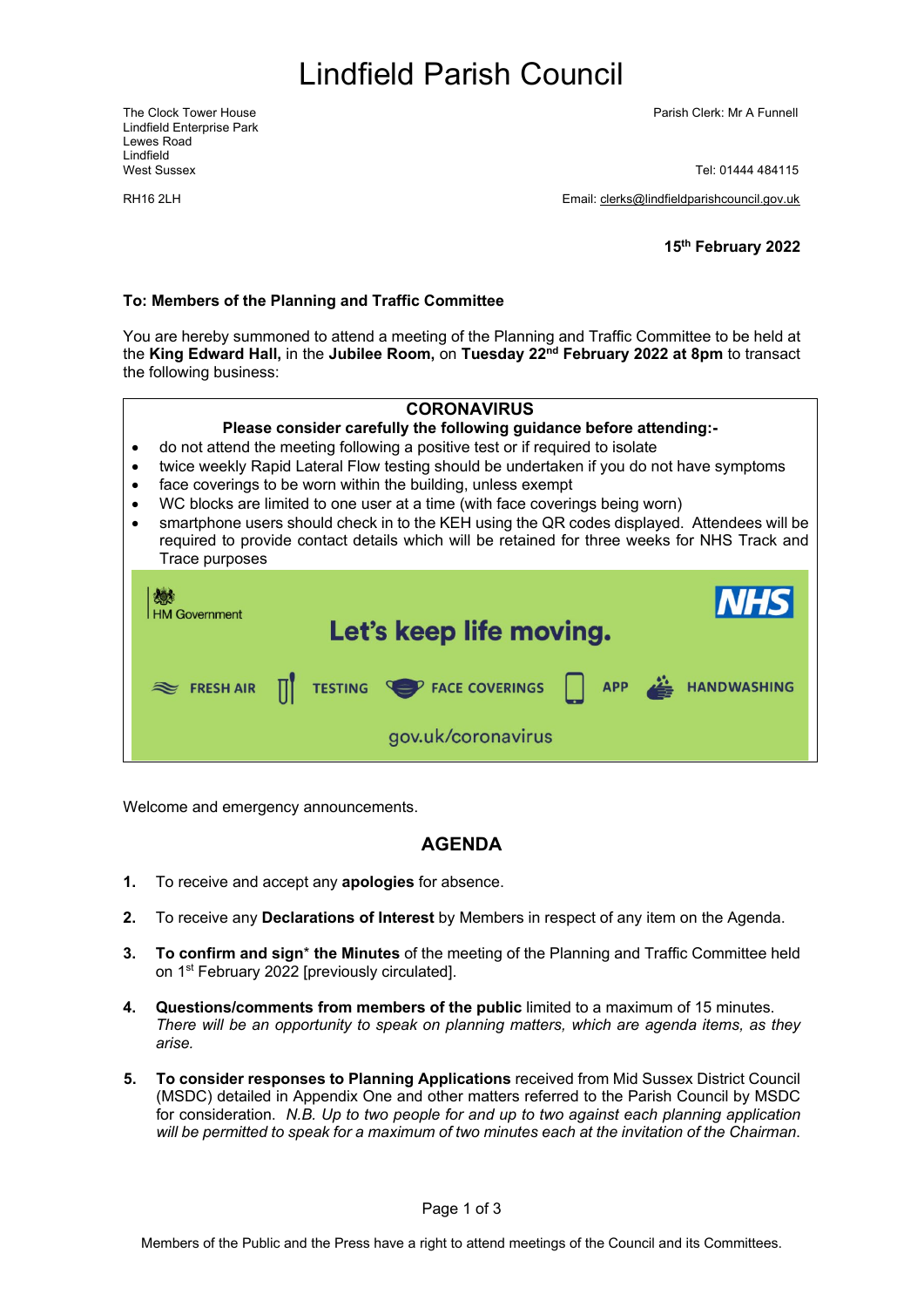### **Lindfield Parish Council - P&TC Agenda 22nd [February](#page-0-0) 2022**

- **6. To receive reports on any significant planning decisions or issues made by MSDC** and the Planning Inspectorate and to agree any further action which may need to be taken before the next meeting.
- **7. Developer's Presentations to Council** (see concurrent paper)
- **8. The Wilderness Parking and Speeding issues** (see concurrent paper).
- **9. Black Hill – parking, road safety and damage to the verge** (paper to follow)
- **10. Cycleways** update
- **11. Matters Arising** after the preparation of this Agenda, which the Chairman agrees to take as urgent. Such matters will be for noting or deferral to a future meeting only.
- D. Parsons

#### **David Parsons Deputy Parish Clerk**

cc: All other Parish Councillors, WSCC Cllr Garry Wall, MSDC Cllr Jonathan Ash-Edwards (Leader), Cllr Andrew Lea and Cllr Anthea Lea, Lindfield Preservation Society

The next Planning and Traffic Committee meeting is scheduled for Tuesday 17<sup>th</sup> March 2022.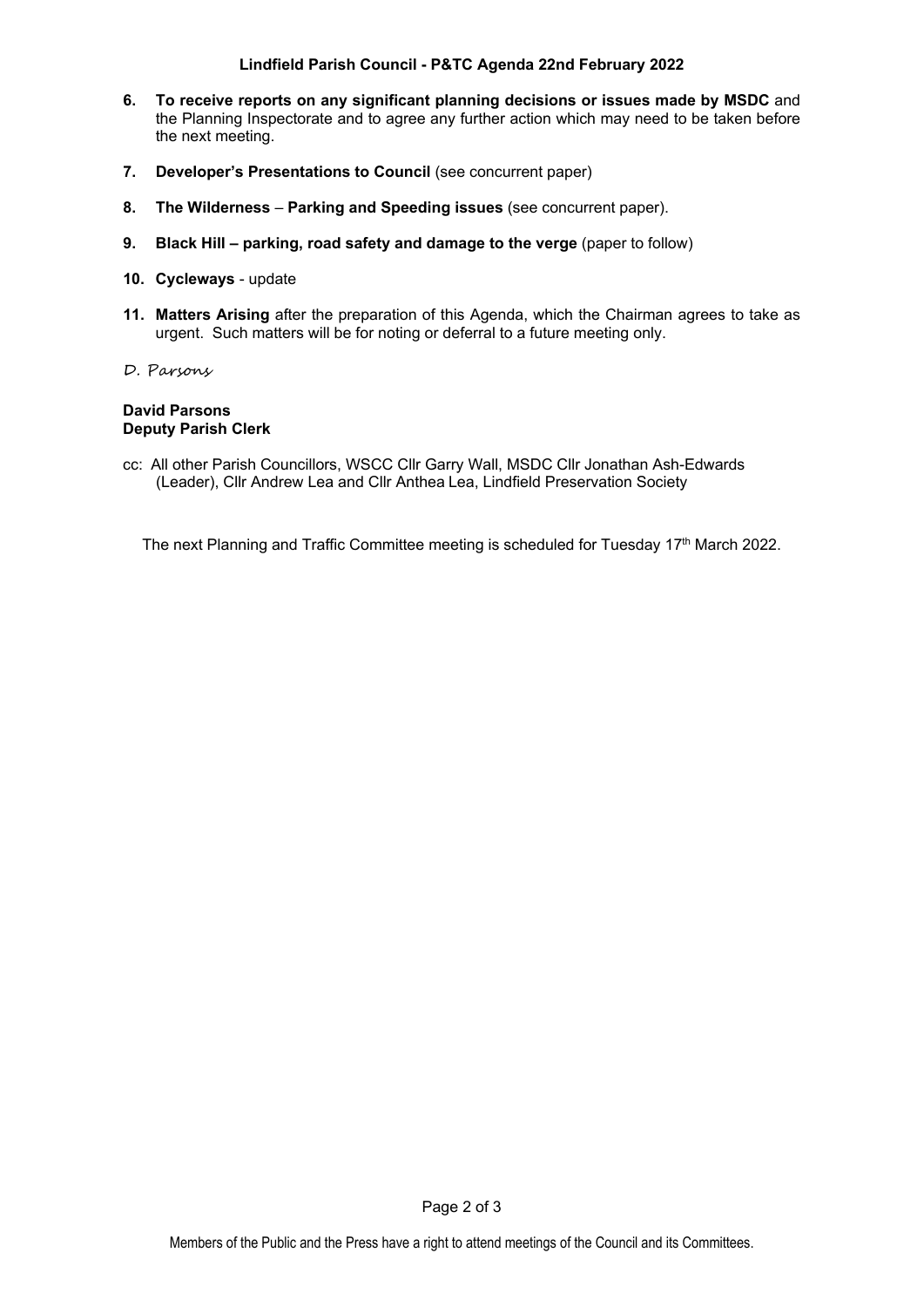### **Appendix One - Agenda Item 5: Planning Applications received from Mid Sussex District Council**

| <b>Item</b>  | <b>MSDC</b><br><b>Application</b><br>Year                                                                                                                                                                                                                                                    | <b>MSDC</b><br><b>Reference</b> | <b>PROPERTY</b><br><b>NAME/NUMBER</b> | <b>STREET</b>         | <b>PROPOSAL</b>                                                                                                                                                                                                                       |
|--------------|----------------------------------------------------------------------------------------------------------------------------------------------------------------------------------------------------------------------------------------------------------------------------------------------|---------------------------------|---------------------------------------|-----------------------|---------------------------------------------------------------------------------------------------------------------------------------------------------------------------------------------------------------------------------------|
|              | Recognising MSDC consultation period expiry dates for items i - iv, responses for these items will be agreed under the Temporary Delegated Authority approved by P&TC 5/10/21.<br>The response submitted will be advised to P&TC at the meeting.                                             |                                 |                                       |                       |                                                                                                                                                                                                                                       |
|              | 2022                                                                                                                                                                                                                                                                                         | 106                             | 9                                     | <b>Backwoods Lane</b> | Proposed raising of roof and loft conversion and rear dormer window extension                                                                                                                                                         |
| ii.          | 2022                                                                                                                                                                                                                                                                                         | 318                             | <b>Tollgate Car Park</b>              | Tollgate              | 07N3 Silver Birch - Crown lift canopy to a height of 2.5m                                                                                                                                                                             |
| <b>iii</b>   | 2021                                                                                                                                                                                                                                                                                         | 4359                            | Amberley / 51                         | <b>Sunte Avenue</b>   | Two storey side/rear and single storey rear extensions and associated internal<br>alterations. (Updated plans received 07.02.2022)                                                                                                    |
| iv           | 2022                                                                                                                                                                                                                                                                                         | 287                             | <b>Boundary Cottage /</b><br>1A       | Backwoods Close       | Two storey rear extension and front infill to an existing detached house                                                                                                                                                              |
| $\mathbf{v}$ | 2022                                                                                                                                                                                                                                                                                         | 319                             | 26                                    | Newton Road           | Rear two storey extension and proposed new porch to existing front door.                                                                                                                                                              |
| vi           | 2022                                                                                                                                                                                                                                                                                         | 333                             | 15                                    | <b>Blackthorns</b>    | Rear two storey extension with new front porch                                                                                                                                                                                        |
| vii          | 2021                                                                                                                                                                                                                                                                                         | 3292                            | 3                                     | The Glebe             | 0.5m trellis on top of 1.8m fence at the rear of garden and replacement of side<br>fence (amended description 24/11, amended location and block plan 10/01 and<br>amended fence drawings 19/01 and 27/01)                             |
| viii         | 2022                                                                                                                                                                                                                                                                                         | 367                             | 15                                    | <b>Compton Road</b>   | Replacement of existing timber single glazed windows and timber door with new<br>conservation style uPVC double glazed windows and composite door at the front<br>of the property.                                                    |
| ix           | 2021                                                                                                                                                                                                                                                                                         | 4373                            | 112                                   | The Welkin            | Proposed single storey rear extension. Amended plans received 24.01.2022<br>showing the proposed depth of the extension reduced. Further amended plans<br>received 11.02.2022 showing a revised lean to roof design on the extension. |
|              | Note: Where application addresses are listed more than once with different reference numbers but the same description, this indicates that more than one type of planning application<br>is required for the work (e.g., both a Householder or Full application and Listed Building Consent) |                                 |                                       |                       |                                                                                                                                                                                                                                       |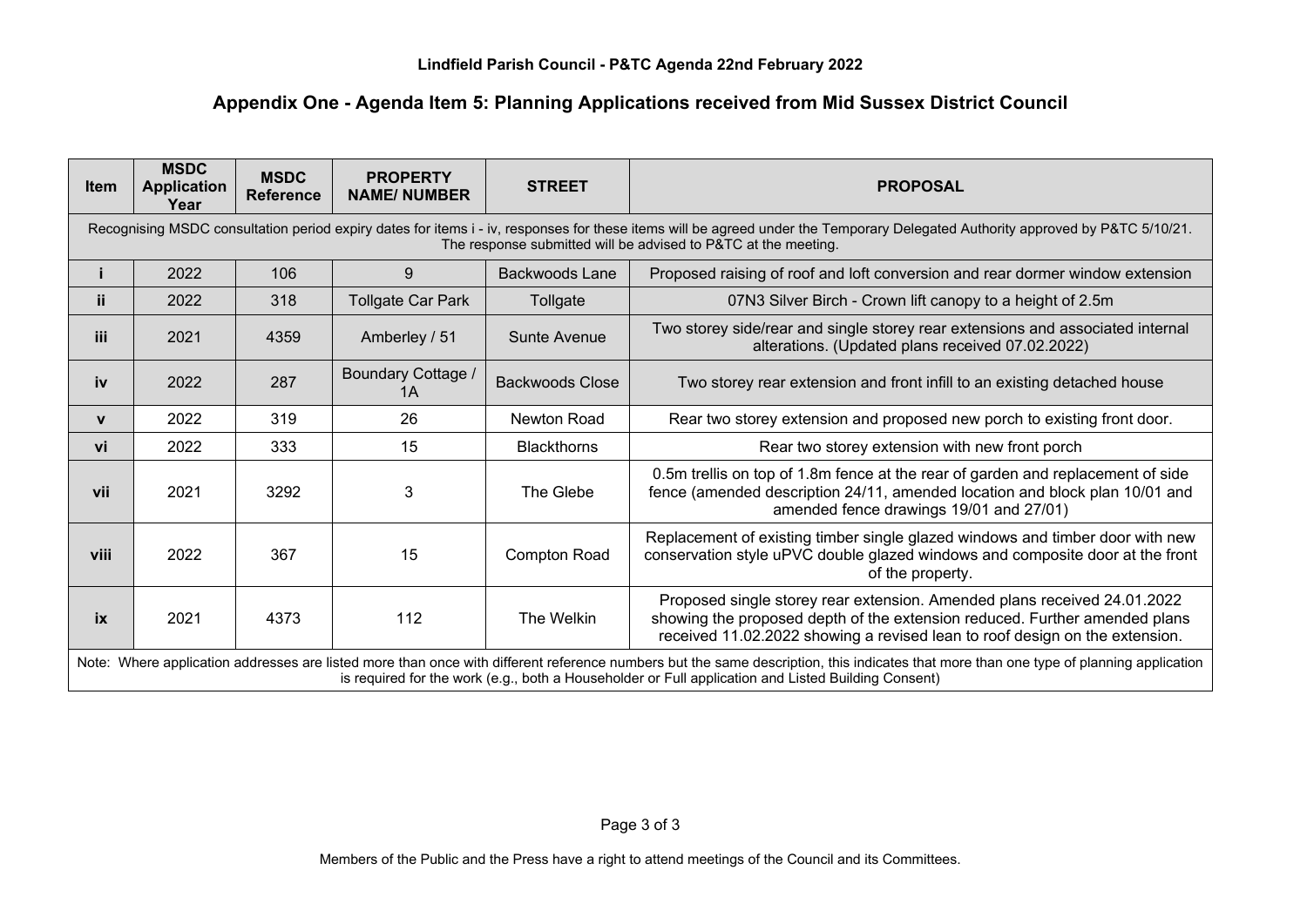| Committee | P&TC    |
|-----------|---------|
| Date      | 22/2/22 |
| Item      |         |

| Report: | <b>Meetings with Developers</b> |  |
|---------|---------------------------------|--|
|---------|---------------------------------|--|

### **Summary**

Committee is asked to allow meetings with developers as appropriate, with a view to influencing any proposed schemes to seek the best possible outcome for village residents, potentially influencing design, layout and developer contributions (e.g. Section 106 or Community Infrastructure Levy [CIL] required under planning regulations). This approach would not affect the ability to object to any scheme, notwithstanding any earlier discussions.

### **Way Forward**

The following options have been considered:-

- **1.** Continue to decline meetings with potential developers until a formal Planning Application has been submitted and miss out on the opportunity to influence plans at an early stage, documenting the council's policy accordingly.
- **2.** Adopt an appropriate policy to encourage meetings with potential developers, to provide suitable governance and enable the council to seek to achieve the best planning outcomes for its residents under current planning regulations.

### **Recommended Action**

Option 2 is recommended as it should assist LPC to get the best possible outcome for residents within planning regulations and enables LPC to align with current best practice following the 2011 Localism Act and subsequent guidance. If Option 2 is agreed, the NALC Protocol (Appendix One) will be adopted by the Council.

Option 1 potentially minimises misunderstandings, however it does not eliminate such as subsequent Planning or Public meetings can still be difficult and it loses the opportunity to influence schemes at an early stage to seek maximum community benefit. It is not therefore recommended to continue with this approach.

### **Background**

Lindfield Parish Council (LPC) has a long-established approach of not meeting with developers until a formal application has been submitted to the Local Planning Authority (LPA). Any discussion with developers takes place either as part of an LPC Planning & Traffic Committee (P&TC) meeting (the two minutes 'for' and 'against' approach) and / or a separate public meeting for the purpose, after formal planning permission has been sought.

It is understood that the current approach has been driven by concerns over the potential impressions that early meetings with developers might give to residents or simply that it is not worth having such meetings until such time as plans are clear. On occasion, LPC councillors have visited applicants to listen to their proposals but strictly on the basis that they give no opinion and simply listen to what the applicant has to say, with such meetings documented by a council officer also in attendance. There is no written policy for either approach.

One concern, often quoted, is that of 'predetermination'. Section 25 of the Localism Act 2011 addresses this (see Appendix Two) and differentiates between 'predisposition' whereby a councillor has expressed an opinion on a topic but remains open to listening to all the arguments, with 'predetermination' as having expressed a view and not willing to listen to other considerations, being indicative of a closed mind. The former being entirely acceptable and the latter not, such that such a councillor should withdraw from being a member of the decision-making body for the matter in question. Appendices Three and Four underpin this approach with guidance from the Department for Communities and Local Government and the Local Government Association in 2013.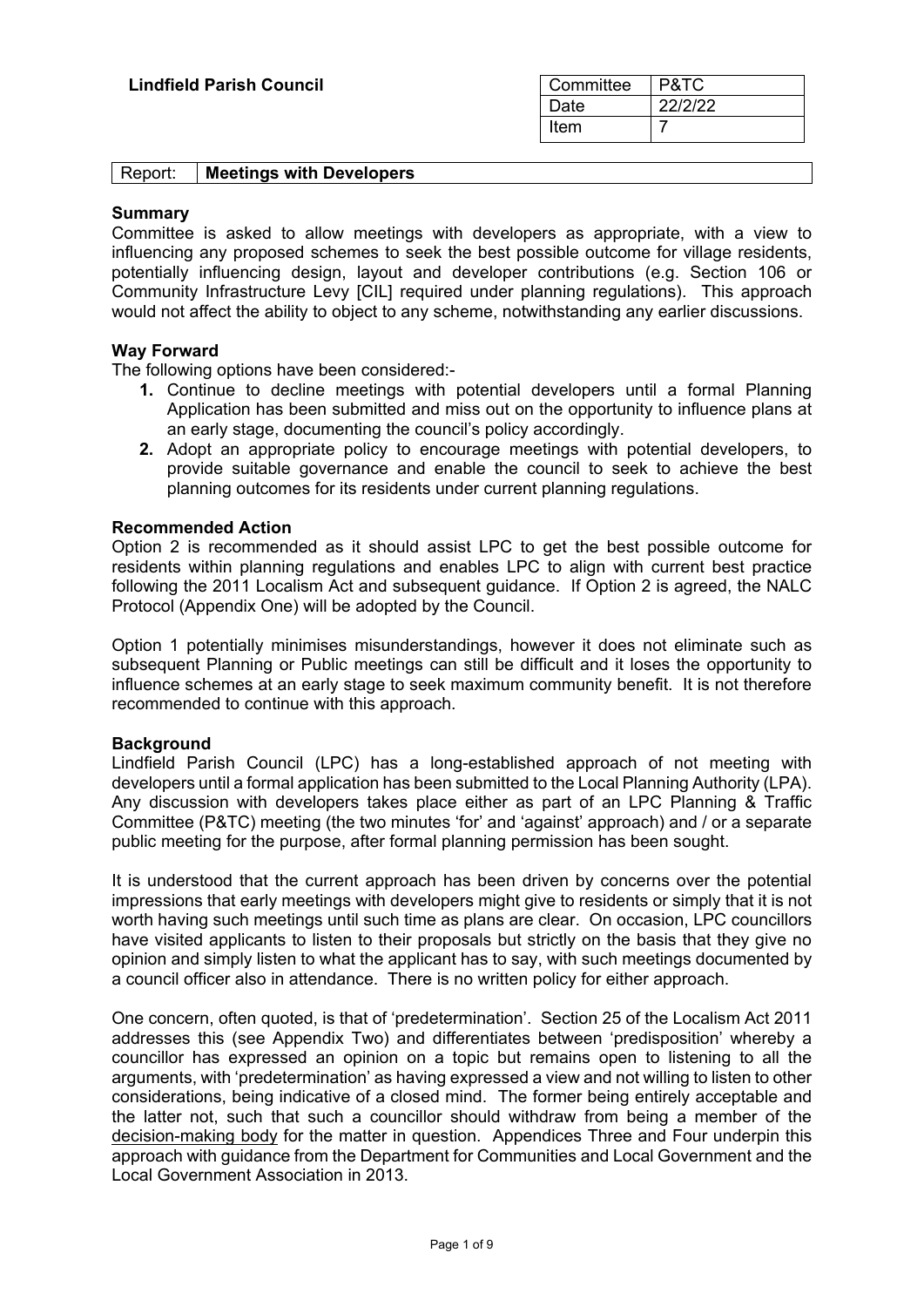| Committee | P&TC    |
|-----------|---------|
| Date      | 22/2/22 |
| Item      |         |

'Predetermination' does not apply to LPC in this context, as it is not the decision-making body. Councillors are, however, expected to behave in accordance with the 'Seven Principles of Public Life<sup>[1](#page-4-0)</sup>' and care is still required in respect of real or perceived vested interests. For instance, if as part of a planning proposal S106 or CIL funds are likely to be generated for a purpose in which a councillor has an interest (e.g. the King Edward Hall) then the councillor should declare that, and give consideration to whether it is appropriate for them to participate in discussions.

### **Wider Context**

Many councils do meet with developers prior to formal applications being submitted and in 2015 the National Association of Local Councils (see Appendix Four – NALC Legal Protocol) issued a protocol for local councils to use. The general view being that early engagement with developers should improve understanding and potentially allow councillors or officers to make suggestions to improve the scheme for the benefit of all residents (e.g., appearance, layout, materials, and other local enhancements potentially spanning village noticeboards, cycleways etc).

Research within the clerk's network (an informal grouping of clerks) obtained nine responses, with seven councils undertaking such discussions and two against doing so. More locally, Lindfield Rural Parish Council adopt a similar approach to LPC, whilst Haywards Heath Town Council, Cuckfield Parish Council and indeed MSDC Ward members, do meet with developers prior to formal applications being submitted. Further, the Head of Regulatory Services, Monitoring Officer and Solicitor to MSDC, has confirmed that 'predetermination' only applies to the decision-making body which is not the Parish Council who are statutory consultees on planning applications.

A common approach is for a small group of councillors (e.g., two to four) to meet with the developer and follow the guidance given in the NALC protocol (Appendix One). It would seem appropriate for the attendance at each such meetings to be agreed by a P&TC meeting and to ordinarily include at least the Chair and Vice Chair of P&TC. By adopting an appropriate policy, the governance for such pre-application discussions is made clear for all concerned.

### **Budget**

No financial resources required, although potentially some office resource implications but considered to be manageable.

### **Conclusion**

Whilst there are examples of where such pre-application meetings have also seen highly emotive subsequent discussions, that is always likely to be the case with material applications, whether or not such pre-application meetings take place. More positively, such meetings allow councillors to better understand any proposal by asking whatever questions they consider to be appropriate and to offer views, without commitment, on the suitability of the proposal, finishes etc and how they might fit any Local Plan. Neither councils nor councillors are bound by any views given, as they can modify their opinion in the light of subsequent information, indeed that is precisely what s25 of the Localism Act 2011 encourages.

**David Parsons Deputy Parish Clerk** 2022 **28th January 2022** 

<span id="page-4-0"></span><sup>1</sup> See<https://www.gov.uk/government/publications/the-7-principles-of-public-life/the-7-principles-of-public-life--2>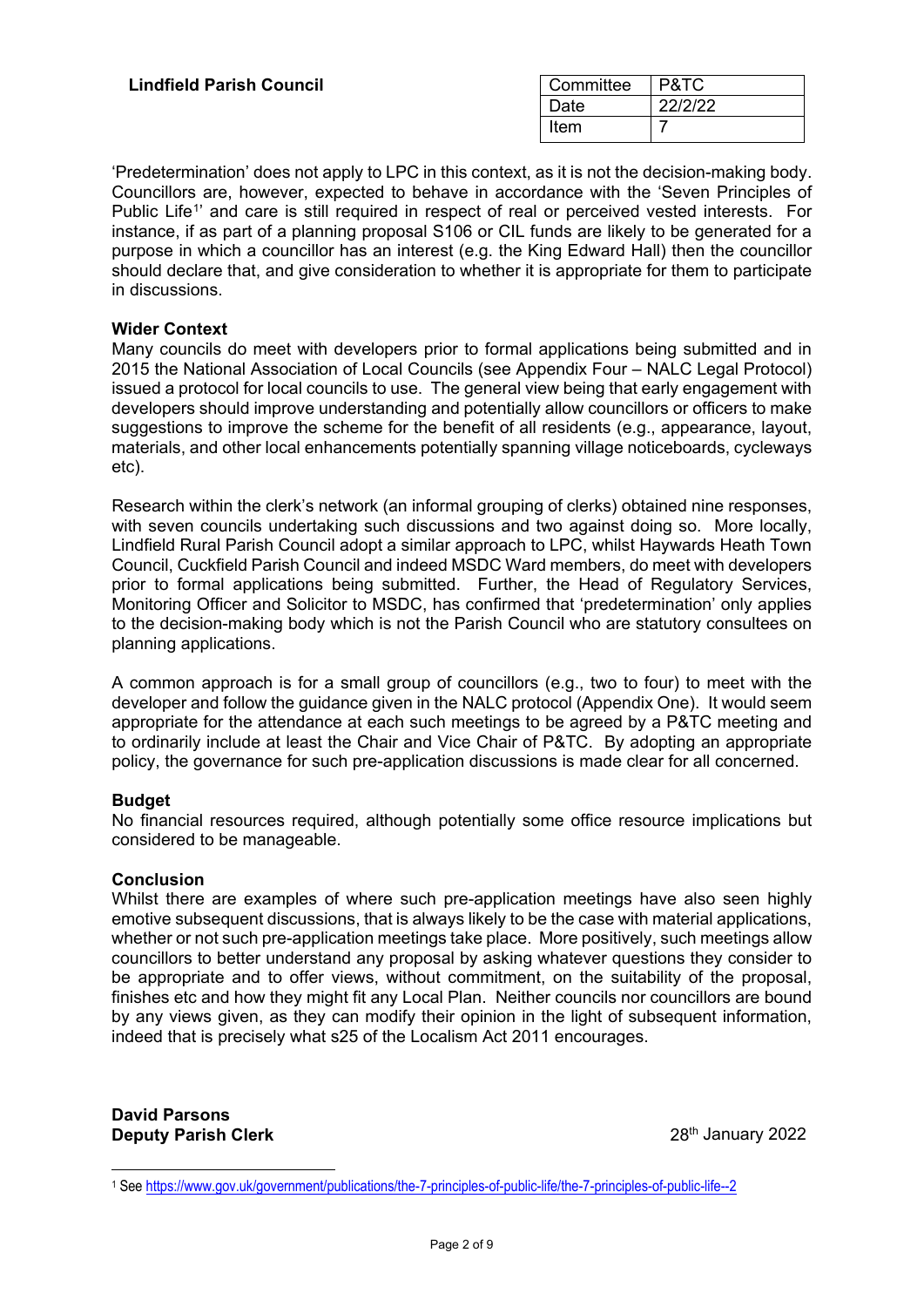| Committee | P&TC    |
|-----------|---------|
| Date      | 22/2/22 |
| Item      |         |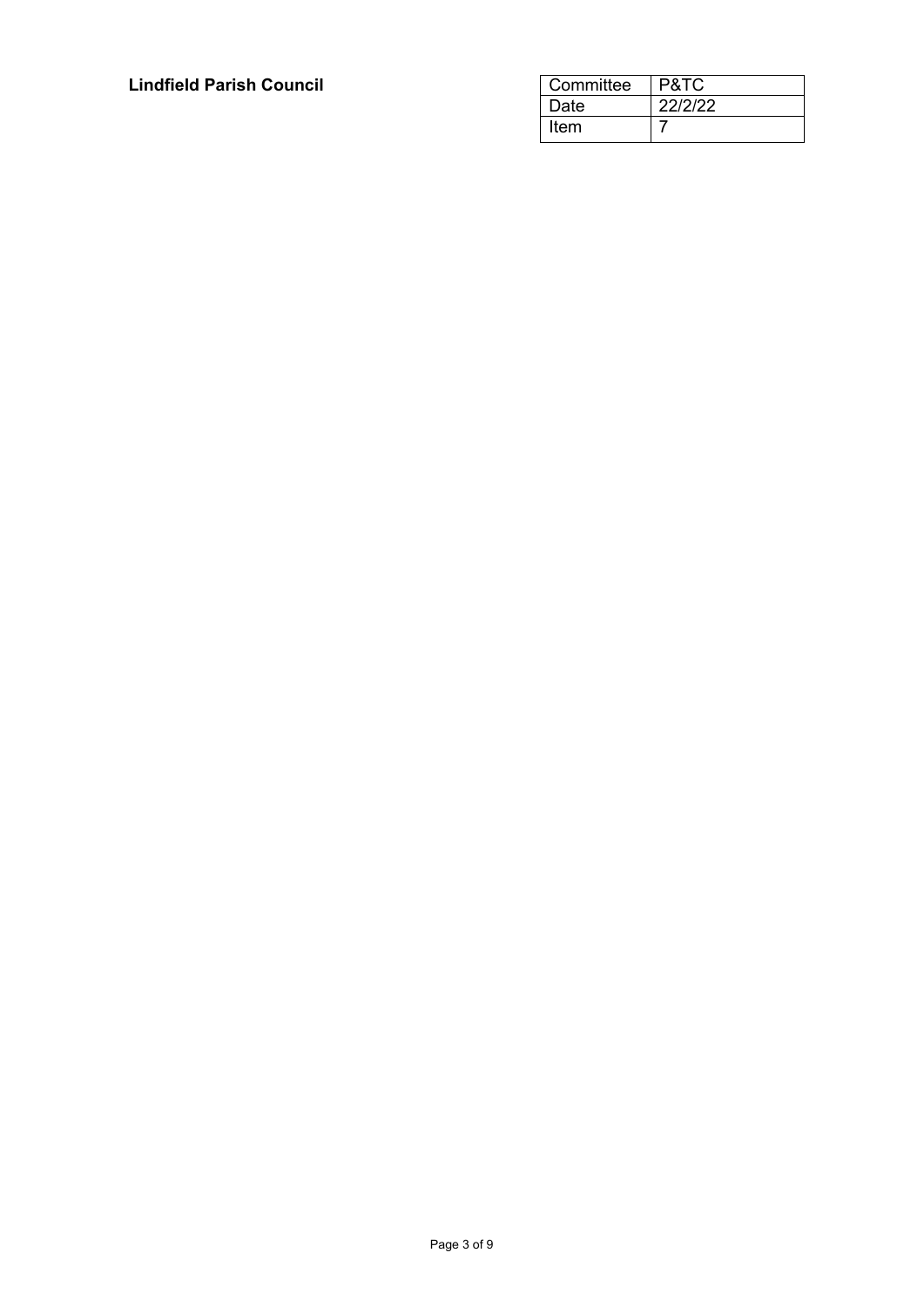| Committee | tba                          |
|-----------|------------------------------|
| Date      | 6 <sup>th</sup> January 2022 |
| ltem      | tba                          |

# **Appendix One - NALC Legal Protocol for dealing with developers**

in respect of pre-planning application developments<sup>1</sup>

- The developer must provide information about the proposed development affecting the Parish area in writing
- Even if the developer considers that information provided to a local council is sensitive, this will not require the council to treat it as confidential. From the outset, the developer must identify information they want to be treated as confidential and explain the reasons in writing. If the developer has a legitimate expectation for confidentiality about the proposed development, the council will keep a written record of the confidential and non-confidential issues.
- Information held by a local council about a proposed development is subject to disclosure under the Freedom of Information Act 2000.
- Communications (including informal and formal meetings) between the developer and local council (or with individual councillors and staff) about a pre-planning application development will not bind the council to making a particular decision. Any views expressed are, at best, provisional because not all of the relevant information will be available to the council and formal consultations will not have taken place.
- Informal meetings and telephone conversations between a developer and individual councillors or staff will be documented in writing and are subject to disclosure under the Freedom of Information Act 2000. Council staff will arrange and attend meetings between councillors and developers and in all cases will send a follow-up letter containing minutes of the meeting.
- The meetings of a local council and its committees are open to the public (Section 1(1) Public Bodies (Admission to meetings) Act 1960) and developers may attend.
- The developer may not speak at a council or committee meeting unless they are invited to address the meeting or have an opportunity to do so during the part of the meeting designated for public participation. The developer may regard information about the proposed development as either confidential or 'sensitive' and therefore not suitable for discussion at a meeting open to the public. However, it is the councillors at the council or committee meeting who will decide if there are grounds to exclude the public from the meeting when the proposed development is being discussed and considered. A local council or committee meeting may exclude the public if publicity about a matter being considered at the meeting would prejudice the public interest due to its confidentiality or for other special reasons (section 1(2) Public Bodies (Admissions to Meetings) Act 1960).
- The minutes of council, committee and sub-committee meetings which record the decisions made at them are available to all via the council's publication scheme, a requirement of the Freedom of Information Act 2000.
- The Council may invite developers to attend an assembly of the parish meeting, which is also open to the public (Section 1(1) Public Bodies (Admission to meetings) Act 1960), to present or discuss their proposals for a proposed development affecting the parish area.
- It is an offence under section 1 Bribery Act 2010 for a developer or his agent to promise or give a financial or other advantage to a local council with the expectation of an improper consideration of a planning application. If the developer is an organisation, for example a charity or company, the council may request sight of the developer's anti-bribery policy.

In attending a meeting on behalf of Lindfield Parish Council with…………………………………………….. prior to a formal planning application being submitted to Mid Sussex District Council (the Local Planning Authority), I understand the protocol set out above and my obligations set out in the Seven Principles<br>of Public Life of Public Life. Date……………………………………….

| <b>Councillor Name</b> | Signature |
|------------------------|-----------|
|                        |           |
|                        |           |
|                        |           |
|                        |           |

**A copy of this protocol will be sent to the developer concerned and their acknowledgement of its requirements obtained before any meeting takes place.**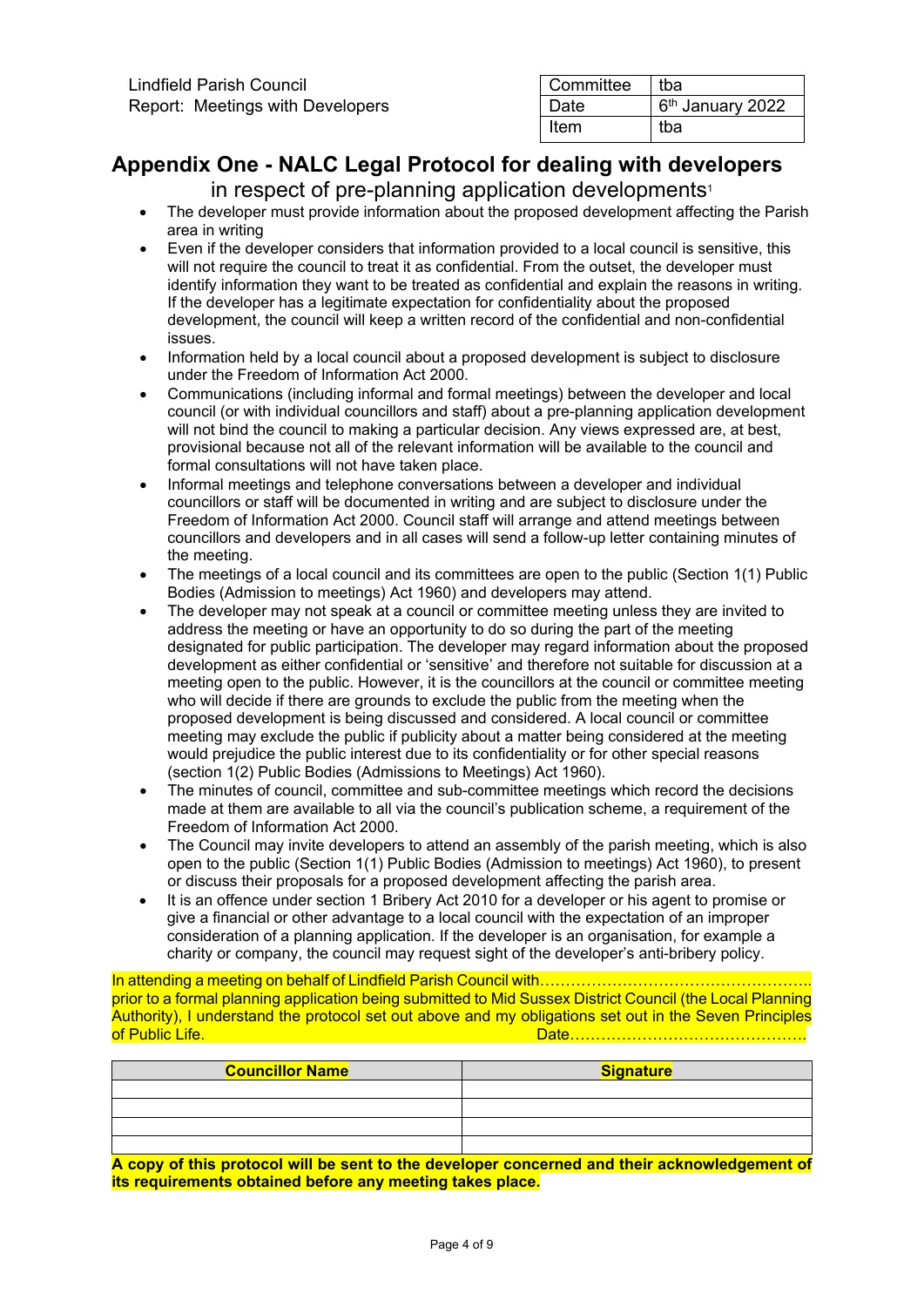| l Committee | tba                          |
|-------------|------------------------------|
| Date        | 6 <sup>th</sup> January 2022 |
| Item        | tba                          |

# **Appendix Two – Section 25 of the Localism Act 2011**



# Localism Act 2011

### **2011 CHAPTER 20**

### **PART 1**

LOCAL GOVERNMENT

### **CHAPTER 6**

### **PREDETERMINATION**

### **25 Prior indications of view of a matter not to amount to predetermination etc**

- (1) Subsection (2) applies if—
	- (a) as a result of an allegation of bias or predetermination, or otherwise, there is an issue about the validity of a decision of a relevant authority, and
	- (b) it is relevant to that issue whether the decision-maker, or any of the decisionmakers, had or appeared to have had a closed mind (to any extent) when making the decision.
- (2) A decision-maker is not to be taken to have had, or to have appeared to have had, a closed mind when making the decision just because—
	- (a) the decision-maker had previously done anything that directly or indirectly indicated what view the decision-maker took, or would or might take, in relation to a matter, and
	- (b) the matter was relevant to the decision.
- (3) Subsection (2) applies in relation to a decision-maker only if that decision-maker—
	- (a) is a member (whether elected or not) of the relevant authority, or (b) is a coopted member of that authority.
- (4) In this section—

(a) is a member of any committee or sub-committee of the authority, or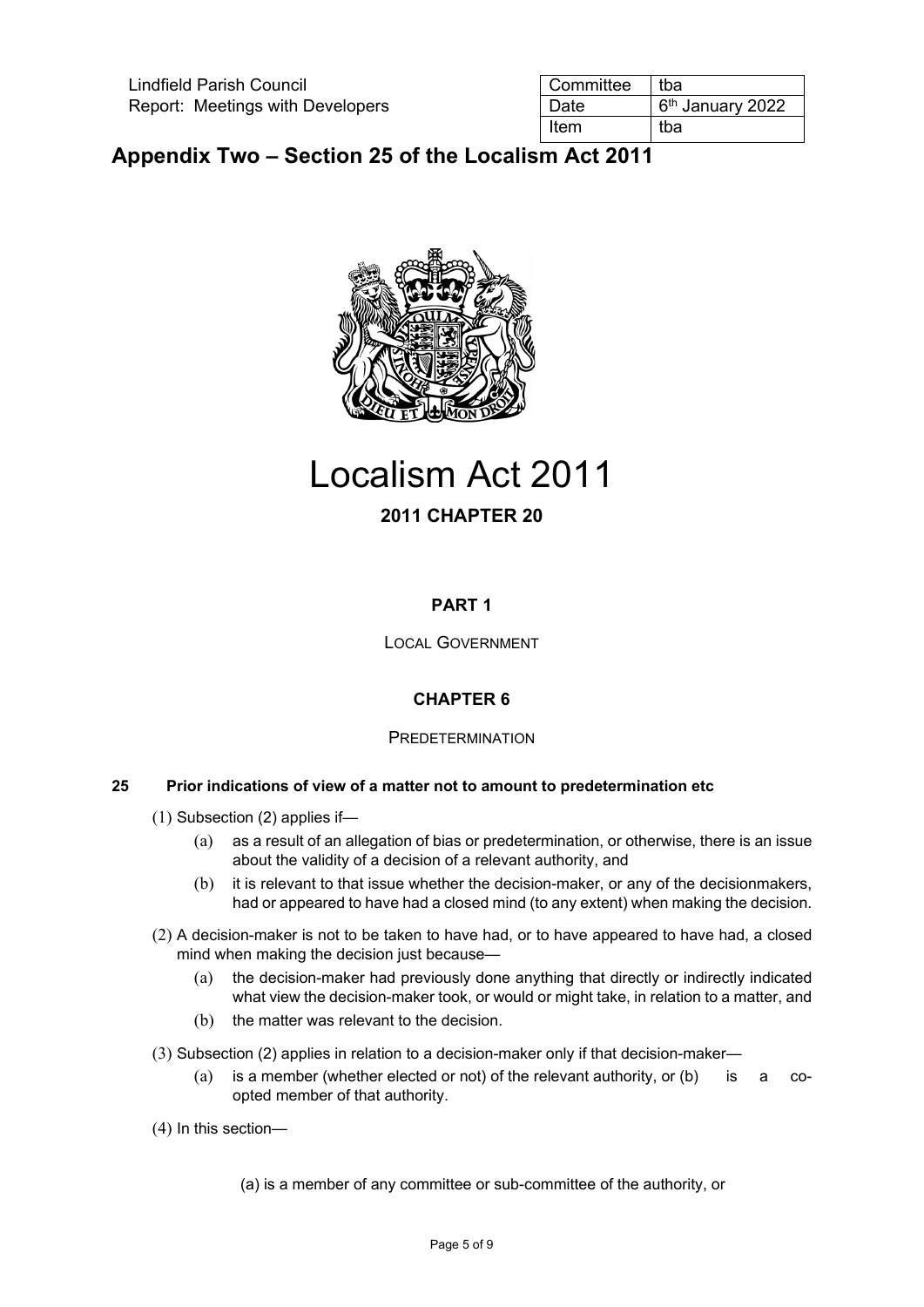| Lindfield Parish Council         | <b>Committee</b> | tba                |
|----------------------------------|------------------|--------------------|
| Report: Meetings with Developers | Date             | $6th$ January 2022 |
|                                  | Item             | tba                |

# **Appendix Two – Section 25 of the Localism Act 2011**

(b) is a member of, and represents the authority on, any joint committee or joint sub-committee of the authority,

and who is entitled to vote on any question which falls to be decided at any meeting of the committee or sub-committee;

"decision", in relation to a relevant authority, means a decision made in discharging functions of the authority, functions of the authority's executive, functions of a committee of the authority or functions of an officer of the authority (including decisions made in the discharge of any of those functions otherwise than by the person to whom the function was originally given);

"elected mayor" has the meaning given by section 9H or 39 of the Local Government Act 2000;

"member"—

- (a) in relation to the Greater London Authority, means the Mayor of London or a London Assembly member, and
- (b) in relation to a county council, district council, county borough council or London borough council, includes an elected mayor of the council;
- "relevant authority" means—
- (a) a county council,
- (b) a district council,
- (c) a county borough council,
- (d) a London borough council,
- (e) the Common Council of the City of London,
- (f) the Greater London Authority,
- (g) a National Park authority,
- (h) the Broads Authority,
- (i) the Council of the Isles of Scilly,
- (j) a parish council, or
- (k) a community council.
- (5) This section applies only to decisions made after this section comes into force, but the reference in subsection (2)(a) to anything previously done includes things done before this section comes into force.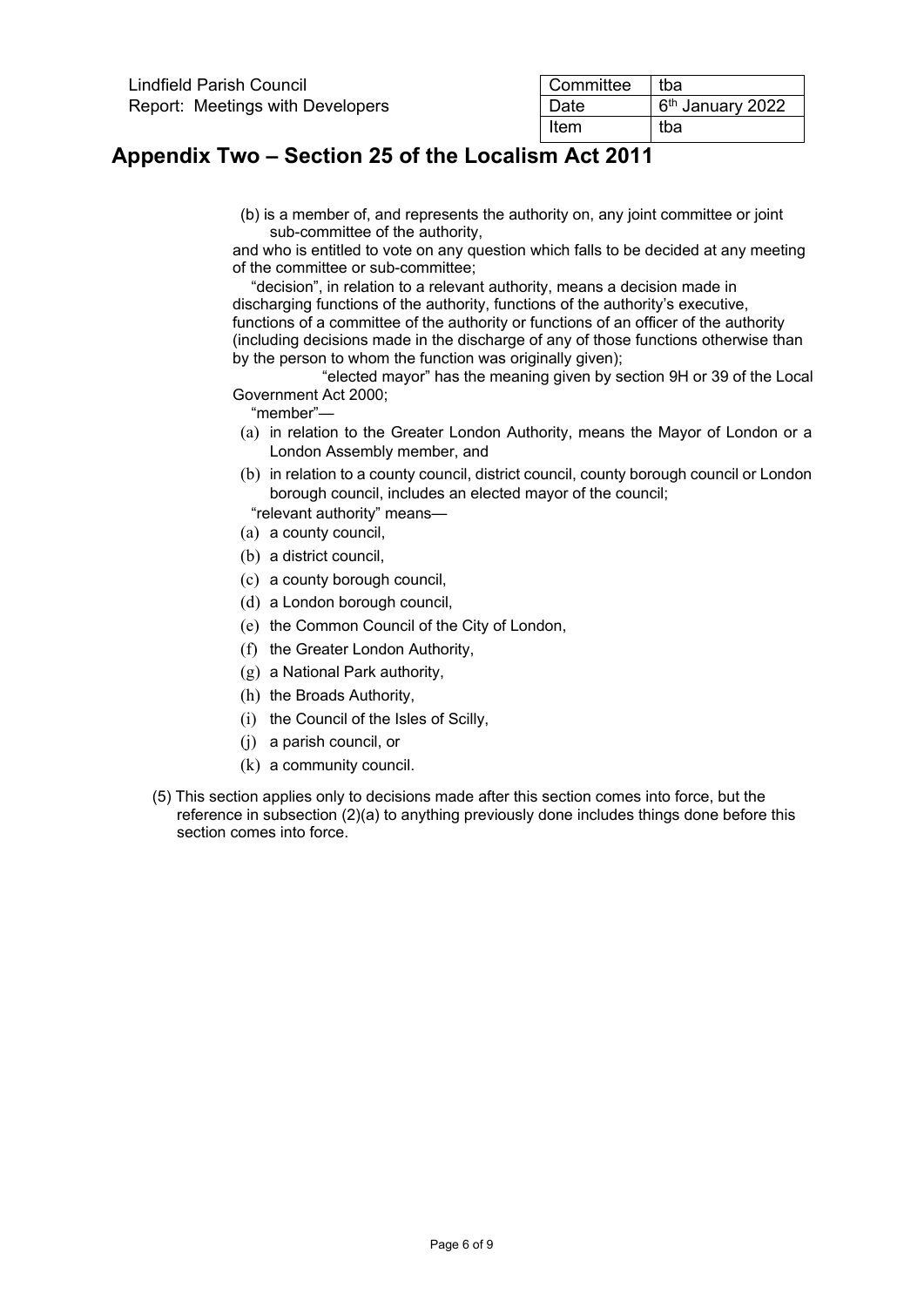Lindfield Parish Council Report: Meetings with Developers

| Committee | tba                          |
|-----------|------------------------------|
| Date      | 6 <sup>th</sup> January 2022 |
| Item      | tba                          |

## **Appendix Three - Department for Communities and Local Government's view**

Department for **Communities and Local Government** 

Eland House Bressenden Place London SW1E 5DU Tel: 0303 444 3460 Fax: 020 7828 4903

Councillor David Burbage E-Mail: brandon.lewis@communities.gsi.gov.uk Leader, www.communities.gov.uk Royal Borough of Windsor and Maidenhead Town Hall, St Ives Road Maidenhead SL6 1RF

Our Ref: BL/MP/007638/13 Your Ref: DB/JB00070103130007 01 May 2013

Dear David

#### **PREDETERMINATION, BIAS AND ADVICE FROM MONITORING OFFICERS**

Thank you for your letter seeking my views on an advice notes from Monitoring Officers to councillors, and how this interacts with the Localism Act. Whilst Ministers cannot give formal legal advice (on advice), I am happy to provide my informal view.

Under the last Administration, the Standards Board regime undermined freedom of speech in local government. This was compounded by a further gold-plating of pre-determination rules, fuelled by misconceptions about the flawed regime, going far beyond what was reasonable or legally necessary.

The Localism Act 2011 has abolished the Standards Board regime, and has also clarified the position with regard to pre-determination and bias. Section 25 clarifies that a councillor is not to be regarded as being unable to act fairly or without bias if they participate in a decision on a matter simply because they have previously expressed a view or campaigned on it. The effect is that councillors may campaign and represent their constituents – and then speak and vote on those issues – without fear of breaking the rules on pre-determination.

In this context, I feel that blanket advice which states that councillors cannot participate in a meeting purely because there is merely a 'perception of bias' or 'risk of bias' is potentially wrong. It will, of course, depend on the individual circumstances, but the flexibilities and freedoms laid out in Section 25 may apply.

It is worth drawing a distinction between **pre- determination** and **pre-disposition**. Councillors should not have a closed mind when they make a decision, as decisions taken by those with pre-determined views are vulnerable to successful legal challenge.<sup>1</sup>

<sup>1</sup> Incidentally, where a councillor has a predetermined view because of having a disclosable pecuniary interest in an item of council business, our guide for councillors makes clear that they may not participate in any discussion or vote and that they should leave the room if their continued presence is incompatible with their council's code of conduct or the Seven Principles of Public Life.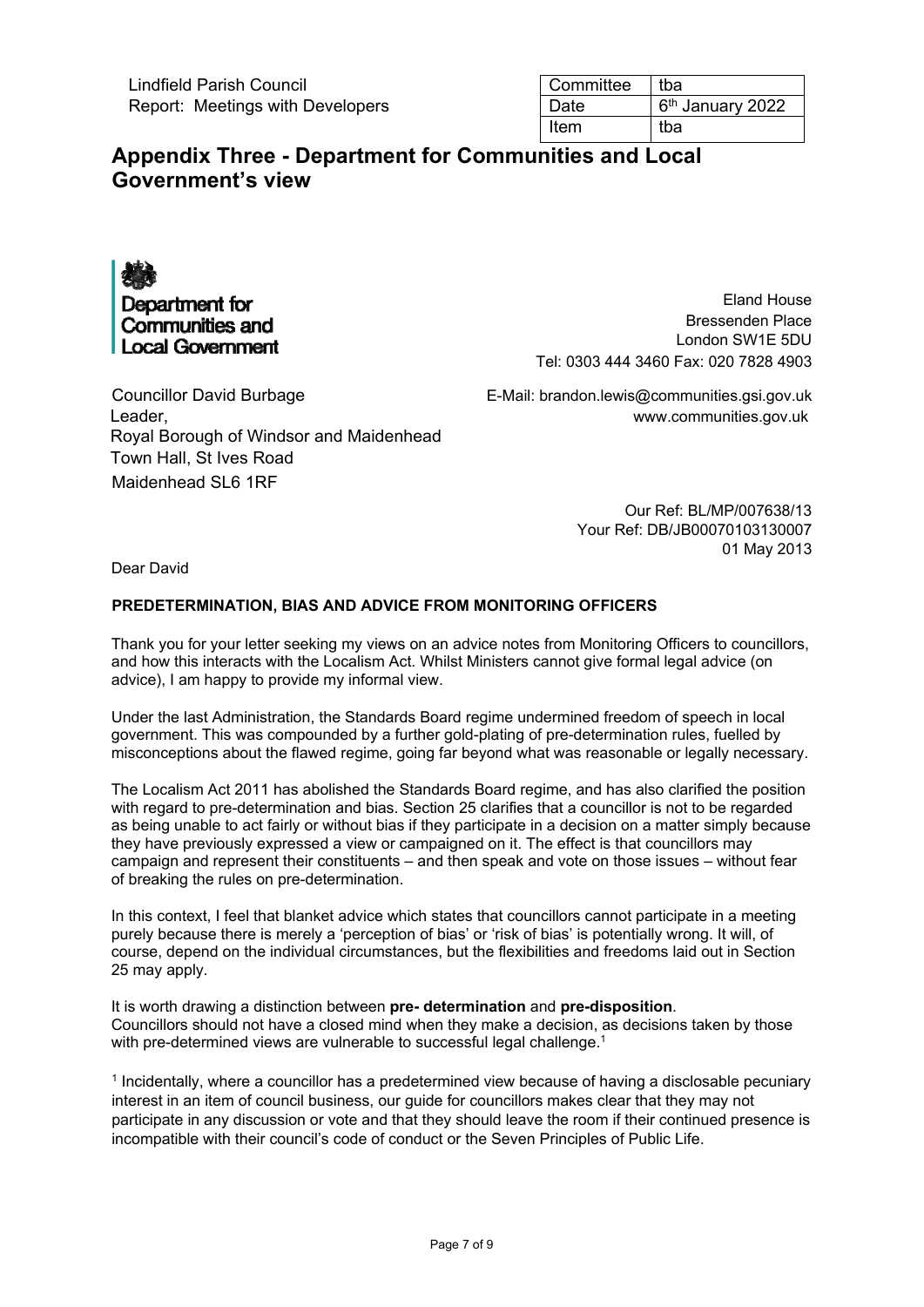| Committee | tba                          |
|-----------|------------------------------|
| Date      | 6 <sup>th</sup> January 2022 |
| Item      | tba                          |

# **Appendix Three - Department for Communities and Local Government's view**

However, before the meeting, councillors may legitimately be publicly pre-disposed to take a particular stance. This can include, for example, previously stated political views or manifesto commitments.

At the decision-making meeting, councillors should carefully consider all the evidence that is put before them and must be prepared to modify or change their initial view in the light of the arguments and evidence presented. Then they must make their final decision at the meeting with an open mind based on all the evidence. Such a fair hearing is particularly important on quasi-judicial matters, like planning or licensing.

More broadly, monitoring officers can offer advice to councillors. But the final decision about whether it is right to participate in discussion or voting remains one for elected members. Councillors should take decisions with full consciousness of the consequences of their actions. I hope the Localism Act has injected some common sense whilst allowing for genuine debate, freedom of speech and democratic representation.

I hope this is of assistance. Further to your suggestion in your original letter, I am placing this letter on my department's website in case it may assist councillors in other local authorities.

**BRANDON LEWIS MP**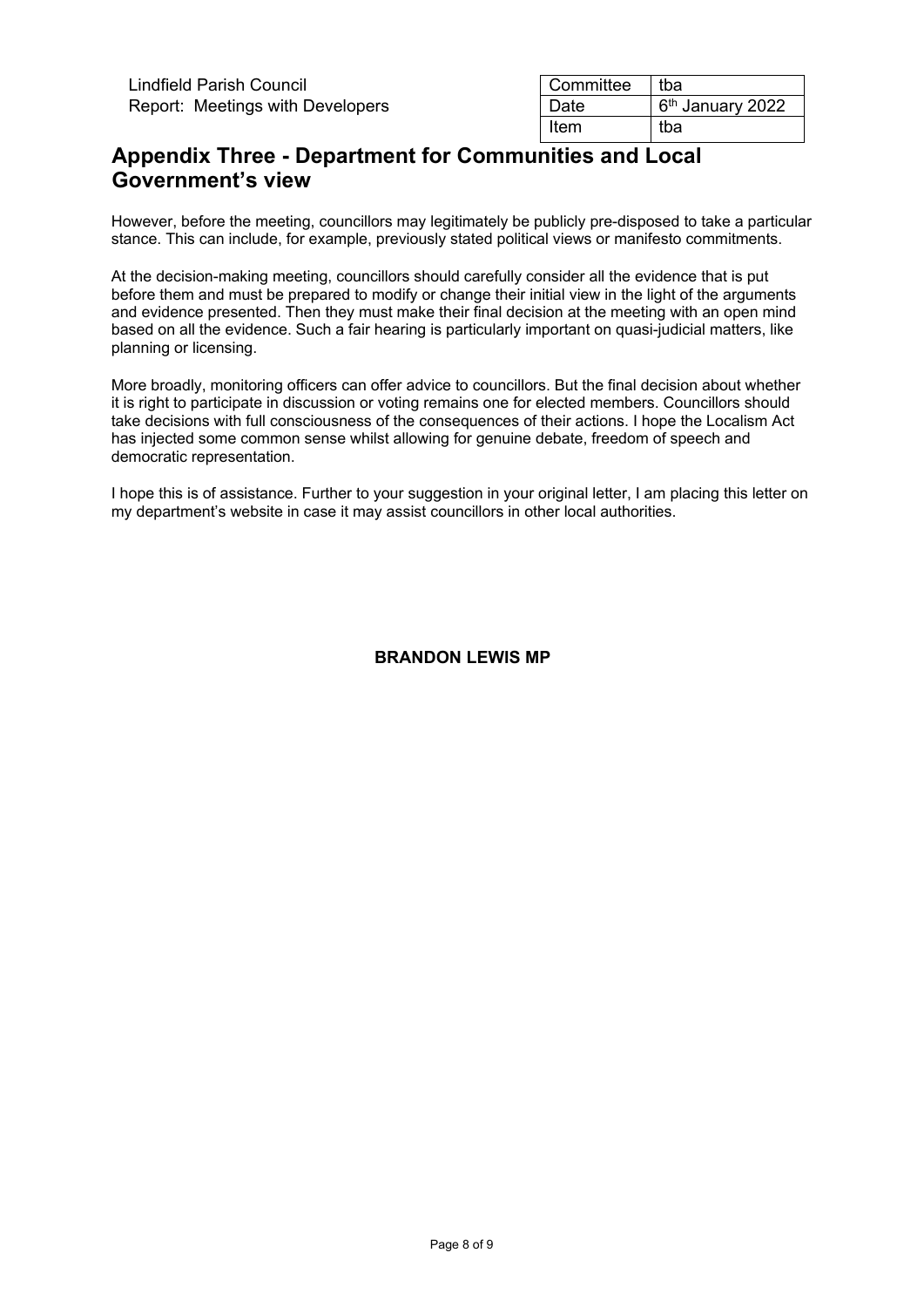| Committee | tba                          |
|-----------|------------------------------|
| Date      | 6 <sup>th</sup> January 2022 |
| Item      | tba                          |

# **Appendix Four - LGA advice**

### **Predisposition, predetermination, or bias**

Members of a planning committee, Local Plan steering group (or full Council when the local plan is being considered) need to avoid any appearance of bias or of having predetermined their views before taking a decision on a planning application or on planning policies.

The courts have sought to distinguish between situations which involve predetermination or bias on the one hand and predisposition on the other. The former is indicative of a 'closed mind' approach and likely to leave the committee's decision susceptible to challenge by Judicial Review.

Clearly expressing an intention to vote in a particular way before a meeting (predetermination) is different from where a councillor makes it clear they are willing to listen to all the considerations presented at the committee before deciding on how to vote (predisposition). The latter is alright, the former is not and may result in a Court quashing such planning decisions.

Section 25 of the Act also provides that a councillor should not be regarded as having a closed mind simply because they previously did or said something that, directly or indirectly, indicated what view they might take in relation to any particular matter.

This reflects the common law position that a councillor may be predisposed on a matter before it comes to Committee, provided they remain open to listening to all the arguments and changing their mind in light of all the information presented at the meeting. Nevertheless, a councillor in this position will always be judged against an objective test of whether the reasonable onlooker, with knowledge of the relevant facts, would consider that the councillor was biased.

For example, a councillor who states "Windfarms are blots on the landscape and I will oppose each and every windfarm application that comes before the committee" will be perceived very differently from a councillor who states: "Many people find windfarms ugly and noisy and I will need a lot of persuading that any more windfarms should be allowed in our area."

If a councillor has predetermined their position, they should withdraw from being a member of the decision-making body for that matter.

This would apply to any member of the planning committee who wanted to speak for or against a proposal, as a campaigner (for example on a proposal within their ward). If the Council rules allow substitutes to the meeting, this could be an appropriate option.

Source: Probity in Planning for councillors and officers LGA Nov 2013

See also Section 4 of [The Pre-application Suite](https://www.local.gov.uk/sites/default/files/documents/pre-application-suite-3e1.pdf) published by the LGA June 2014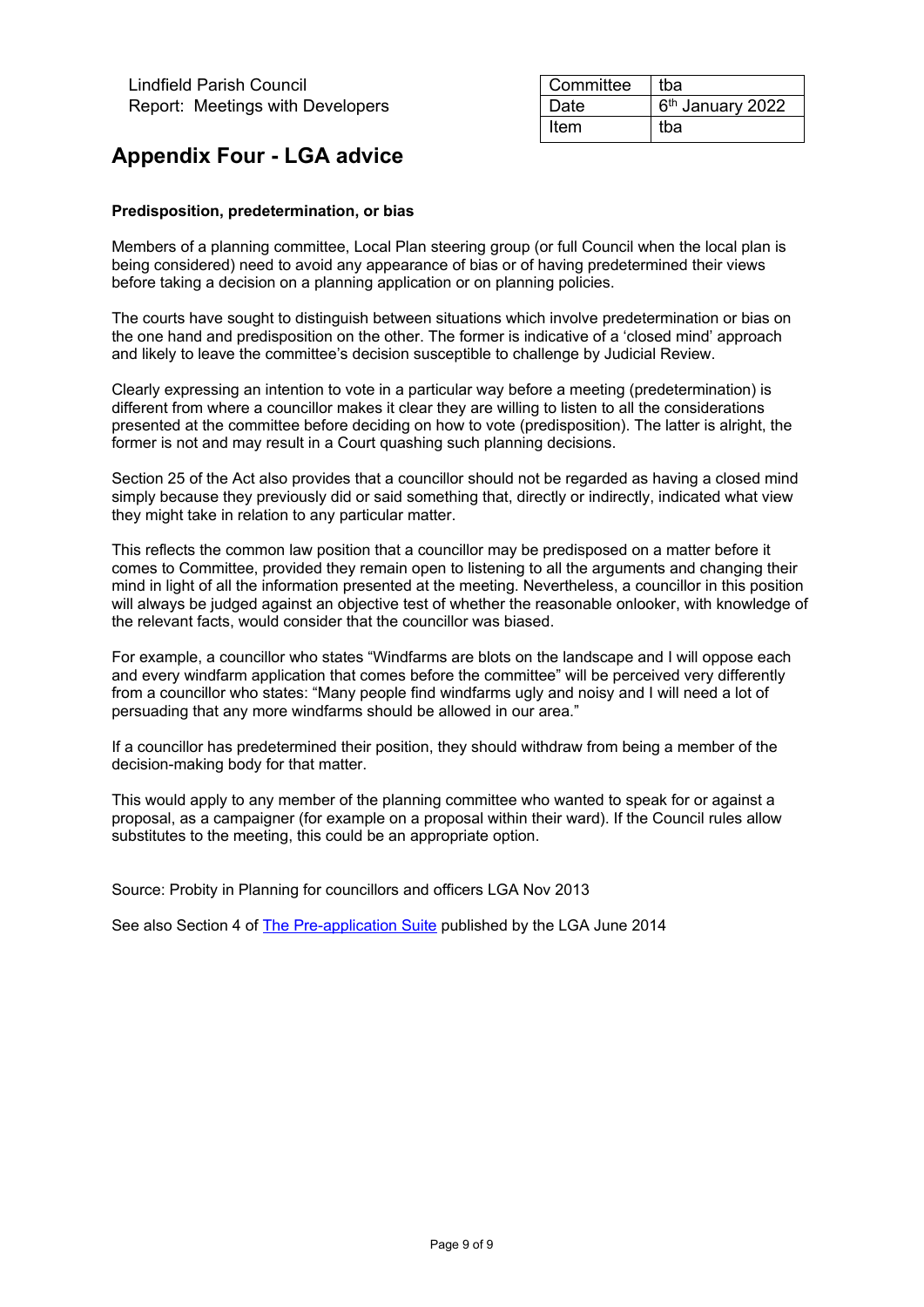| Committee | P&TC    |
|-----------|---------|
| Date      | 22/2/22 |
| Item      | 8       |

| Report:<br>The Wilderness – parking and speeding issues |
|---------------------------------------------------------|
|---------------------------------------------------------|

#### **Summary**

Invitation from residents of The Wilderness to meet Councillors on site in respect of concerns over traffic speeds, inappropriate parking, faded yellow lines and the potential for an accident.

### **Way Forward**

The following options have been considered:-

- **1.** Advise the residents to liaise directly with WSCC as the Highways authority / seek the ward Member's input (Cllr Garry Wall)
- **2.** Advise the residents to report to MSDC vehicles parked inappropriately this action has already been undertaken by the Parish office
- **3.** Two or more Councillors and the Deputy Parish Clerk to meet with residents at the site to consider the issues and report back to Planning & Traffic Committee to consider any other steps. Recognising that LPC is unable to directly implement any changes to Highways arrangements, this would be more an exploratory visit to hear the residents pending any approaches to WSCC.

#### **Recommended Action**

- 1. Meet on site with residents
- 2. Depending on findings and future P&TC discussion, consider further action.

#### **Background**

It appears that meetings with residents, LPC and WSCC sometime in the past culminated in yellow lines (See Appendix One WSCC TRO details) being put in place with a view to keeping this narrow section of road clear.

#### **Current Position**

The residents are however concerned that fading of the yellow lines, and / or vehicles parking despite their presence, is contributing to vehicles approaching each other head on in the limited remaining space and increasing the likelihood of an accident. As shown in Appendix Two, the residents are strongly of the view that dangers have heightened since the yellow lines/TRO was originally put in place, that the yellow lines need repainting and extending, and WSCC need to be involved.

The residents have been advised to report inappropriate parking to MSDC's Parking Enforcement Team. This should have the dual benefit of some enforcement being applied and allow the Parking Enforcement Officers to comment on whether there are issues with overly faded yellow lines which have made them difficult to enforce.

At the present time WSCC's Accident Locations Map does not show any reported accidents at this location. Against this background and based on interactions with WSCC over recent years it seems unlikely that additional traffic calming measures would be supported.

#### **Budget**

No budgetary implications foreseen for LPC.

**David Parsons Deputy Parish Clerk 11th February 2022**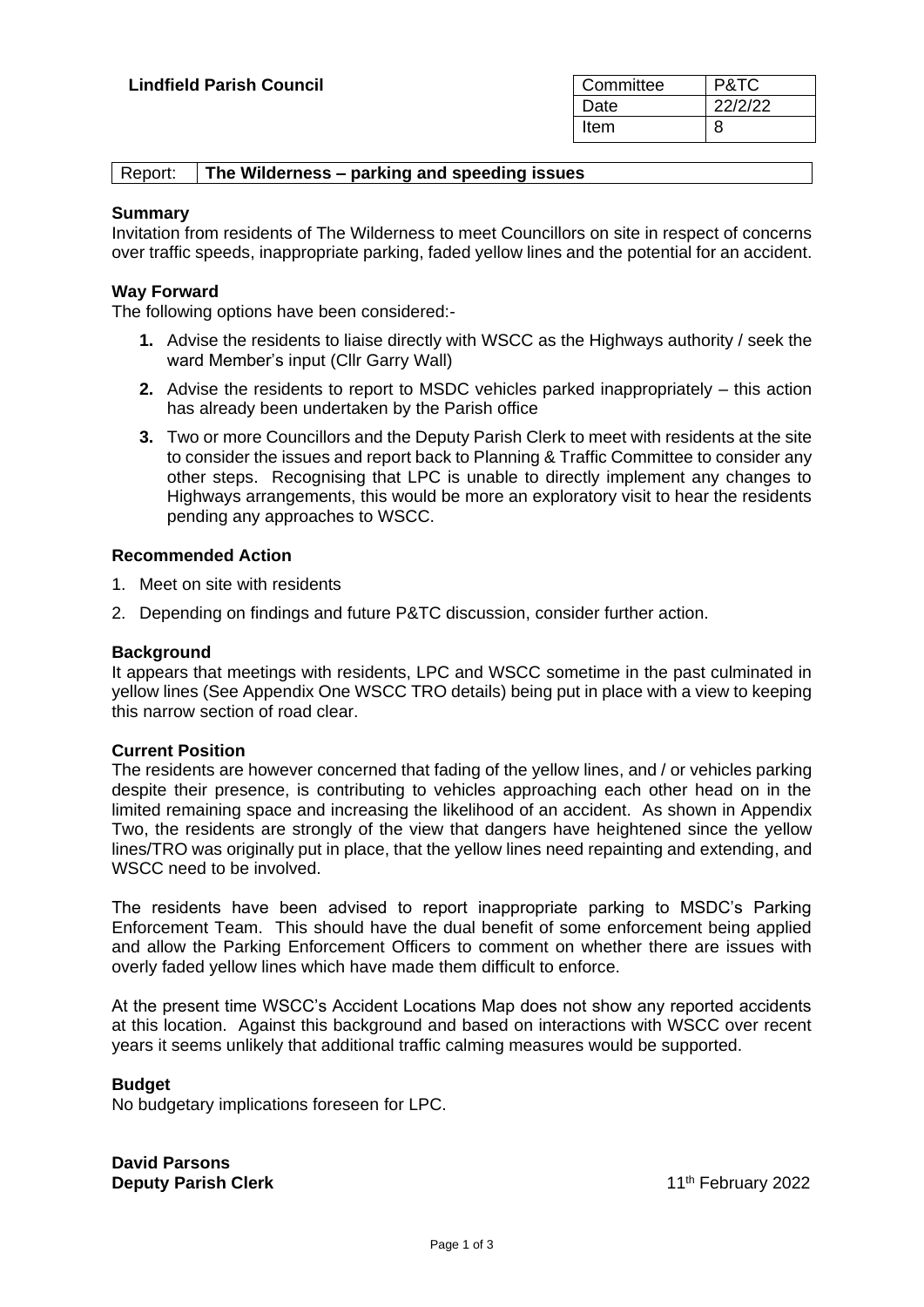# **Appendix One**

| Committee | P&TC    |
|-----------|---------|
| Date      | 22/2/22 |
| Item      | 8       |



### **WSCC TRO Tile Ref No: TQ3425NES enforced 12/7/21**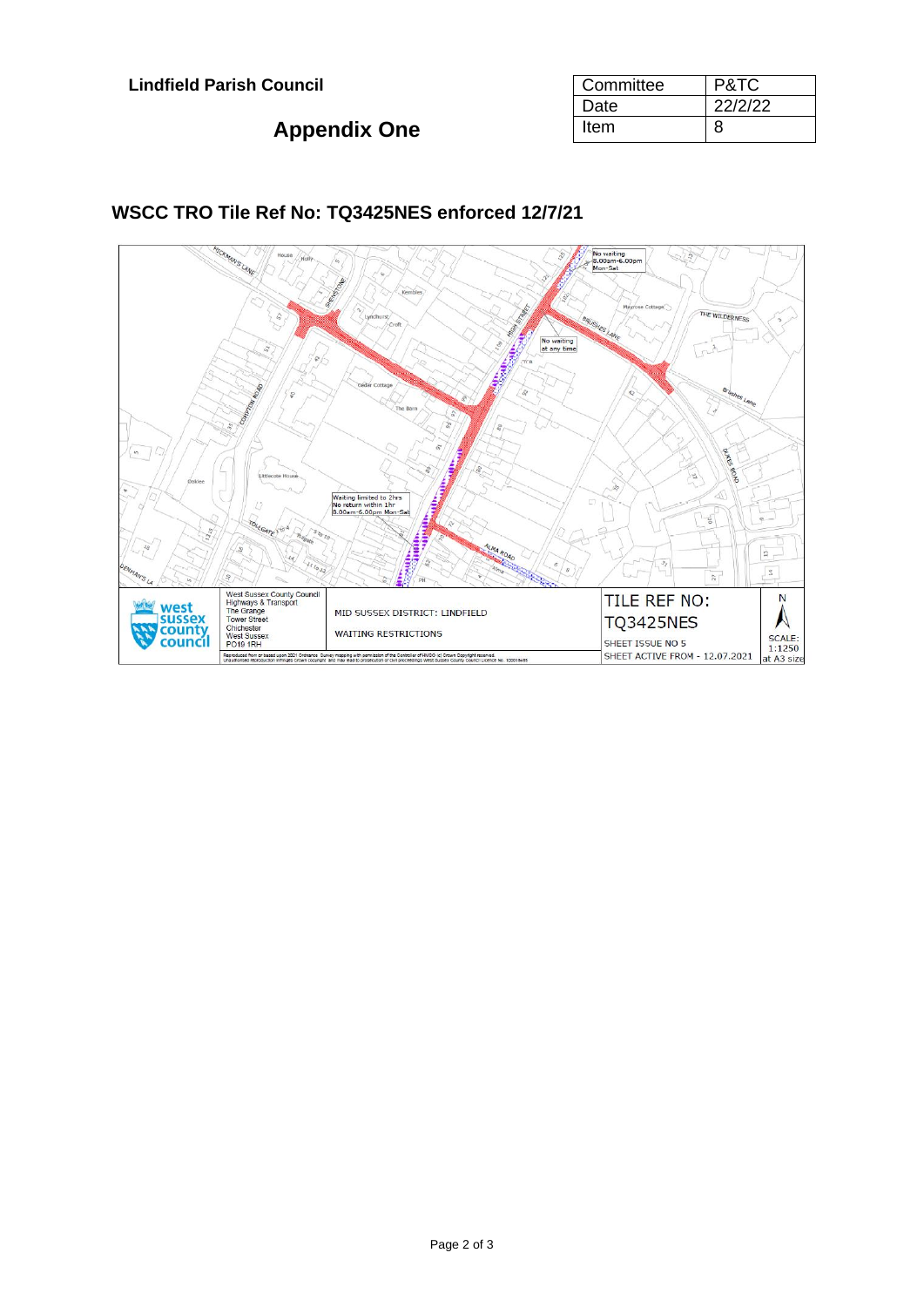## **Appendix Two**

| Committee | P&TC    |
|-----------|---------|
| Date      | 22/2/22 |
| Item      | 8       |

### **The Wilderness** – residents' correspondence

I am writing to ask for your support as we again take up the escalating dangers from cars speeding into The Wilderness and encountering, without warning, the cars parked almost to the junction forcing drivers, often speeding, into the direct path of oncoming traffic. The danger is self-evident and the need for immediate action imperative.

Cars are parked now even on the existing yellow lines. These need immediate repainting and, in our view, extending. The dangers have increased since the line of cars is no longer broken to allow access to a garage which previously provided an escape 'gap' for cars speeding towards each other. But it is not just motorists risking injury and damage. This is the route to the Church and all its activities involving young mothers and children. Many are on foot taking life and limb into their hands as they jump onto the verge to avoid speeding late arrivals.

If things are not improved, it is no longer a matter of IF there will be a serious accident but WHEN. We would therefore like to meet you on site to see the dangers for yourselves and support the representations we are planning to make for immediate Highways action before we all have a serious injury , perhaps to a very young child, on our consciences.

Not sure how to word this so as not to appear too threatening, but an indication that this is part of a file on near misses and resultant inaction should this lead to an incident (?).

When I was a redacted redacted redactive redactives of redactives of redactives of WSCC Highways Department about the dangers at the entrance to The Wilderness caused by cars turning in from Dukes Road. Yellow lines were then painted at the turn. Since then the situation has become very much more serious.

There are many more cars parking on the left immediately on turning into The Wilderness. The situation is not helped by the fact that the yellow lines are in urgent need of repainting. Car drivers turning too quickly into The Wilderness are causing potentially dangerous collisions with cars exiting The Wilderness and even more concerning, such drivers are threatening the safety of pedestrians , many of whom are children.

i appreciate this is a Highways matter but a site meeting with members of Lindfield parish council would be helpful. In addition of course a site meeting with WSCC Highways representatives is imperative.

I wish to stress that immediate action is necessary if collisions and possible fatalities are to be avoided.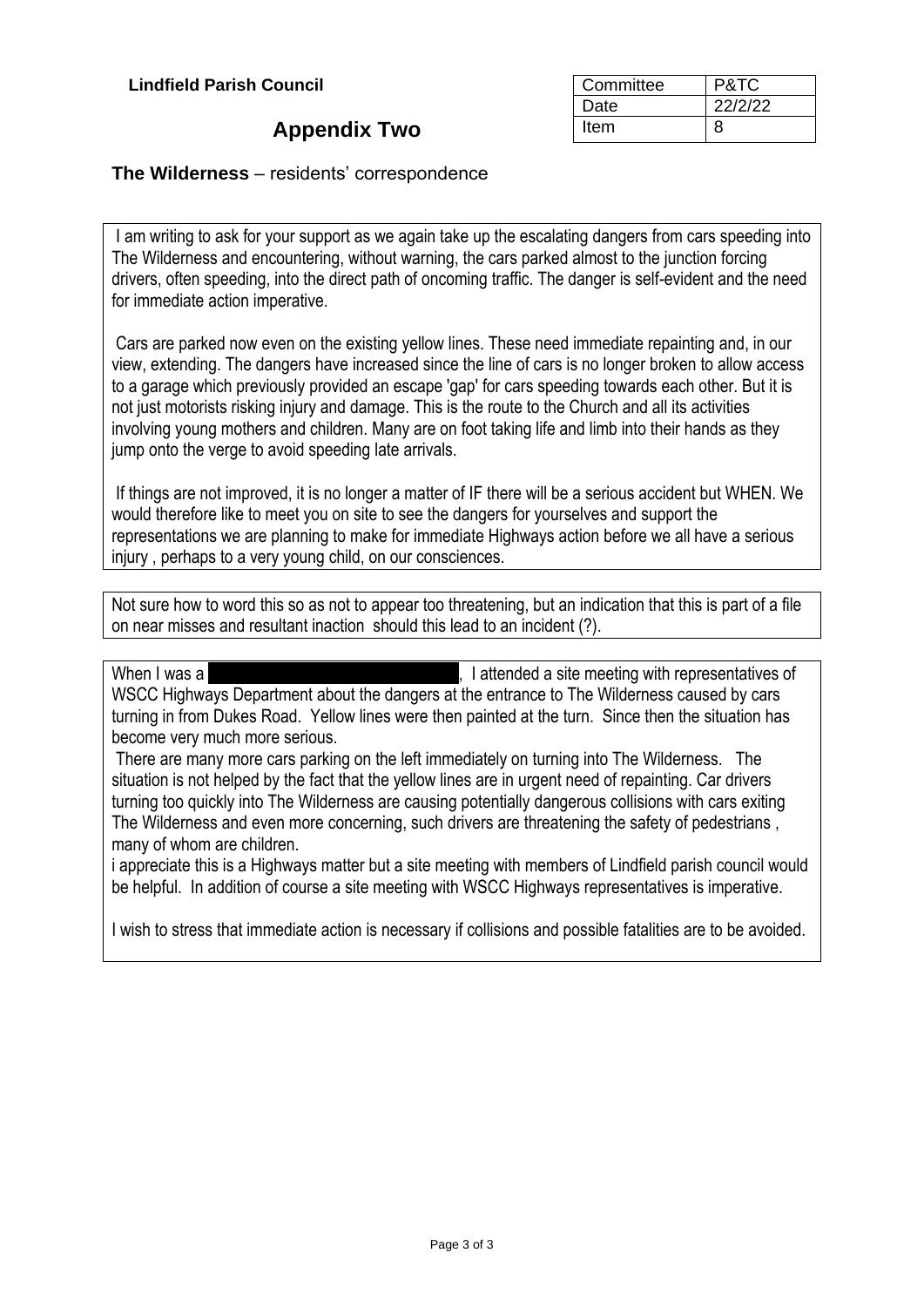| <b>Lindfield Parish Council</b> | Committee | P&TC    |
|---------------------------------|-----------|---------|
|                                 | Date      | 22/2/22 |
|                                 | Item      | У       |

### Report: **Black Hill – parking, road safety and damage to the verge**

### **Summary**

The continuing parking on the verges around Black Hill at school drop off and collection times is causing damage to the verge, regularly obstructing the road and there are concerns around pedestrian safety. P&TC to consider appropriate way forward.

### **Way Forward**

The following options have been considered:-

- **1.** Seek the ward Member's input (Cllr Garry Wall) given WSCC Highways role alongside its responsibility for schools.
- **2.** Consider future actions by LPC potential for a working group

### **Recommended Action**

**1.** P&TC to consider next steps

### **Background**

To date the office has received a number of comments regarding problems on Black Hill, from residents, parents who don't use cars for pick up and drop off, and some councillors.

From the office perspective, we've tried to liaise with the school's travel plan co-ordinator, and last week our local PCSO called in on this and other matters. It is clear that the situation here is far from unique and is replicated across much of the country but at the same time the damage to the grass verge is unsightly and over time could potentially lead to the loss of the grass. Equally, reports of children running across the road, opening car doors in front of traffic etc brings safety concerns.

Various ideas have been mooted:-

- recommence using the playground for drop off (it is understood that this was stopped by the school mid-covid, not because of the children's behaviour but in view of the parents who would stand in groups in the playground, with no social distancing being observed). There is currently no sign of a return to the use of the playground for this purpose.
- yellow lines on one or both sides of Black Hill a possibility but unsightly and may be ignored and / or move the problem to another part of the village
- posts on the verge would need careful placement to be effective and Highways /their mowing gangs would be less keen, as well as wearing them rapidly with strimmers etc
- flowerpots/planters on the verge similar issues to posts plus would need maintenance contracts to plant up etc and therefore budget implications
- grasscrete or similar to allow the verges to 'cope' better with such parking
- A SUSTRANS education programme with the school(s?) this is understood to cost many thousands and the school has advised there would be no funding available from them

### **Current Position**

With half term currently in course, the problem has fallen away but is expected to continue albeit spring weather may reduce the level of traffic.